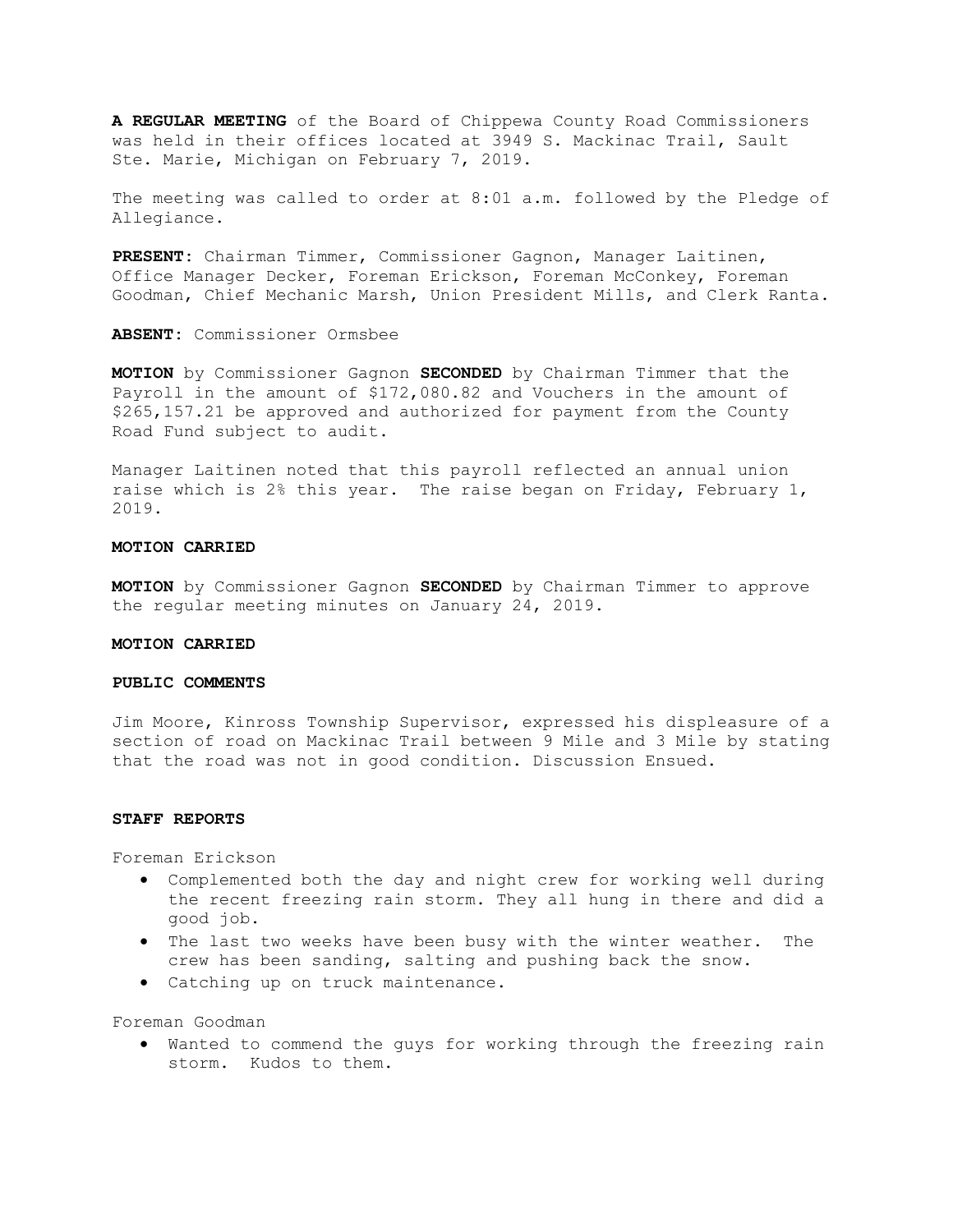Foreman McConkey

 Also wished to commend the crew for their hard work during the freezing rain storm.

# Brian Decker

- Year end items have been completed.
- Completed a successful test run from Marquette, MI to the Sault Office with our new Static IP to see if it was able to transmit data for our payroll system. Everything should be in working order to begin installations at outside garages.
- Attended the UP Road Builders Meeting in Marquette. No new items to discuss from the Clerk's Meeting. The Municipal Employees Retirement System (MERS) was in attendance and gave a presentation which will be noted under Manager Laitinen's Report.
- New computers for the front office and parts room have arrived. Waiting for indoor office construction to finish and then will install.
- Michigan Transportation Funds(MTF)for the month of January were reduced to \$400,000, down roughly \$100,000 due to an error by a calculation at the State of Michigan Treasury's office. Another take-back is scheduled in February.
- A new Fringe Benefit Rate has been calculated. It will change from 116 to 150, a 34% jump. The increase was caused by PA202 in which we are required to fund future post employment benefits. Discussion Ensued.

Chief Mechanic Marsh

- Estimated costs, including parts and labor, to repair truck unit 714 that was involved in the guardrail mishap total a tentative \$42,000. Chief Mechanic Marsh and the adjuster are still in discussion over a few more items like two new front tires and an air dryer which may increase the total cost. The truck still resides on the Low Boy for transport to a repair shop.
- New Pickford Mechanic Ethan Castagne started. Foreman McConkey complimented Ethan and said he a good worker and doing well.
- Chief Mechanic Marsh wanted to give credit to his guys in the garage for doing a great job this winter.
- Things are going well and staying steady.

Union President Mills

No Report

# MANAGERS REPORTS

- Held a negotiating committee meeting here Monday afternoon with other County Superintendents and Engineers as they were already in town for the statewide engineering conference at the Kewadin Casino.
- Would like to echo appreciation for the crew and the work they put in during the ice storm. We received many compliments from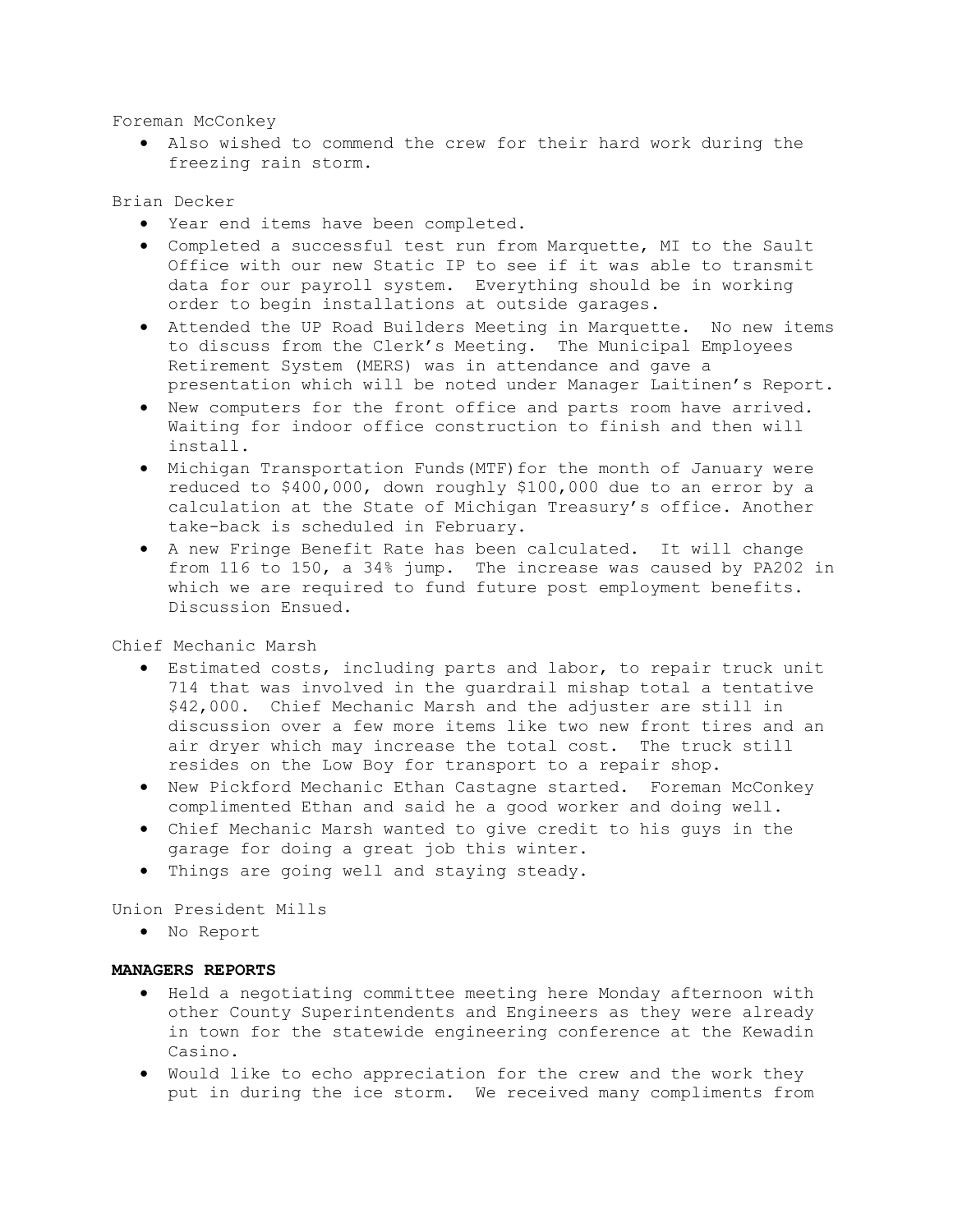Superintendents and Engineers from every Road Commission in the State on how we handled that storm.

- Foreman Goodman added that our crew also received positive feedback from the folks at the I-500.
- Attended the General Policy Commission Meeting last Monday. This meeting helps set the legislative priorities of what the association is looking forward to achieve. Overall, the meeting went well. No major changes. Chairman Timmer stated that this is the first time in many years where the committee has had three priorities that were made into law. Our voice in Lansing is getting stronger.
- This past week, all the spreadsheets, data sheets, and resolutions were submitted for our Small Urban Projects.
- Met with the Bay Mills Tribe environmental staff who works in conjunction with the Whiskey River Watershed. They wanted to meet because we share similar erosion concerns at several locations. The worst crossing is just West of 6 Mile and Piche Rd. The Tribe will look for fish passage type of grants. There are potential biologic issues as a species of State protected clams reside at several locations in the Whiskey River.
- Attended the UP Road builders meeting in Marquette, MI.
- MERS gave a report at the UP Road builders meeting. They stated earnings for the entire investment portfolio for this past year at a -3.5%. It is normal to show gains and losses in a given year, but a negative return cannot continue. One of the assumptions that drive what we have to contribute is the interest rate of return over a period of years. MERS' long-term assumption is that they will earn a rate of return of 7.75%, which has been adjusted from 8% a few years ago. The quarter percent change in assumption seems minuscule, but it actually increased our contribution costs significantly. MERS plans to change the rate of return between  $7.25\%$  -  $7.50\%$  as well as change age tables and life duration tables. No pensions are in danger; we just need to be aware of increasing pension costs. Discussion ensued.
- Office renovations are in process and plan to finish within a week.
- Working on capital outlay. Looking into 10' wide, 3 axle Lowboy Trailer and an excavator for the Pickford garage.

#### NEW BUSINESS

OLD BUSINESS

COUNTY COMMISSIONERS'COMMENTS

PUBLIC COMMENTS